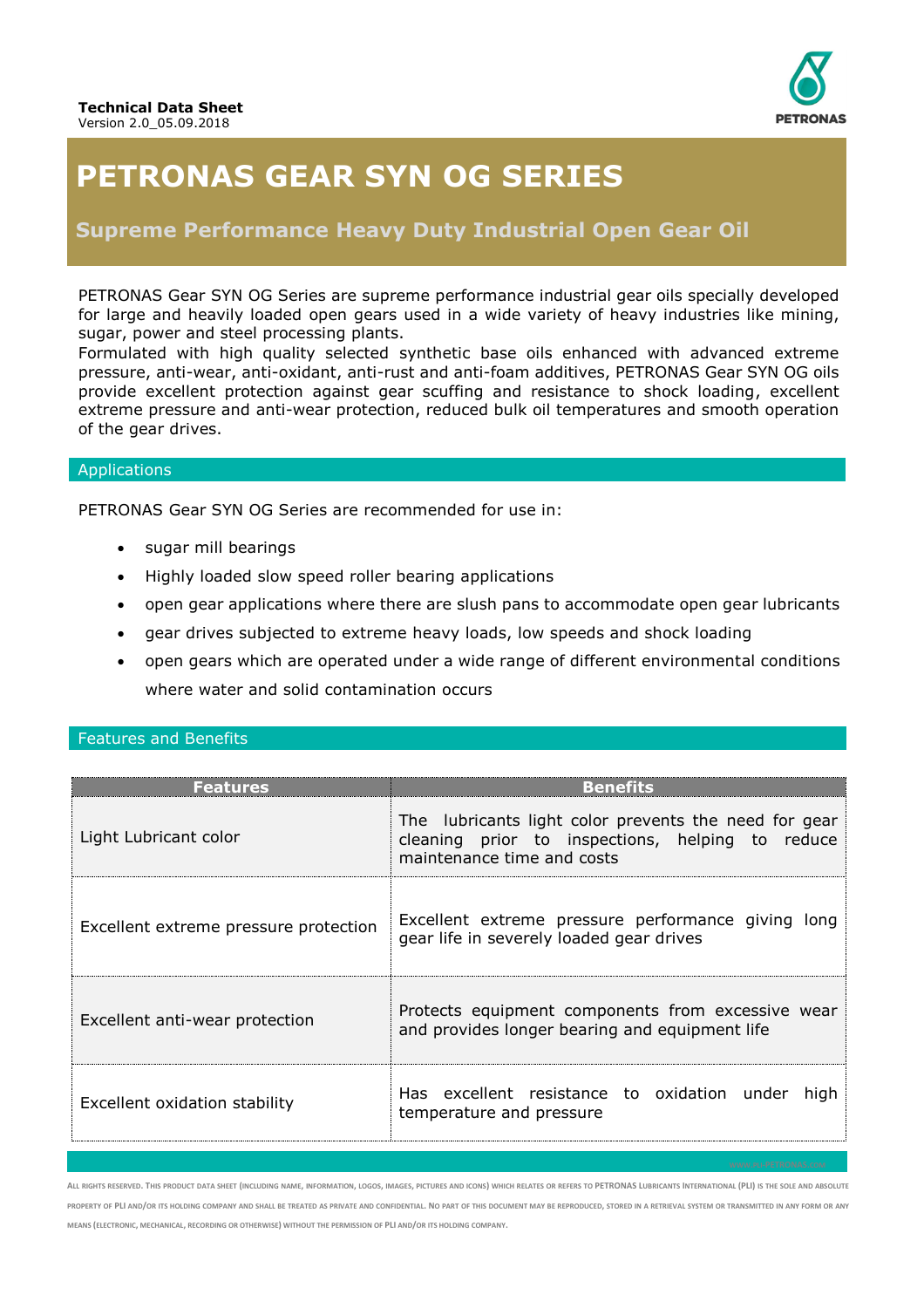

# **PETRONAS GEAR SYN OG SERIES**

## **Supreme Performance Heavy Duty Industrial Open Gear Oil**

| <b>Features</b>                               | <b>Benefits</b>                                                                                                                                                                             |
|-----------------------------------------------|---------------------------------------------------------------------------------------------------------------------------------------------------------------------------------------------|
| Excellent rust & corrosion protection         | Inhibits the corrosion process that occurs in presence of<br>water, improving equipment life                                                                                                |
| Very good water separability                  | Due to very good water separability the systems are<br>protected from water degenerative effects, maintaining<br>gear drives efficiency at required level and reducing<br>maintenance costs |
| Excellent multi metal compatibility           | Compatible with most metal alloys ensuring trouble free<br>performance                                                                                                                      |
| Excellent seal and elastomer<br>compatibility | Compatible with most seals and elastomers, which<br>prevents oil leaks and contamination due to seal erosion                                                                                |

## Typical Properties

| <b>Characteristic</b>             | <b>Method</b>      | 3200  | 4000  | 6800  | 8000  | 12000 | 18000 | 24000 |
|-----------------------------------|--------------------|-------|-------|-------|-------|-------|-------|-------|
| Specific Gravity @15°C            | <b>ASTM D 4052</b> | 0,891 | 0,901 | 0,900 | 0,901 | 0,904 | 0,904 | 0,905 |
| Kinematic Viscosity at 40°C, cSt  | ASTM D 445         | 3200  | 4000  | 6800  | 8000  | 12000 | 18000 | 24000 |
| Kinematic Viscosity at 100°C, cSt | ASTM D 445         | 181   | 210   | 293   | 322   | 448   | 550   | 850   |
| Viscosity Index, min              | <b>ASTM D 2270</b> | 165   | 166   | 167   | 166   | 178   | 174   | 210   |
| Flash Point, °C                   | ASTM D 92          | 210   | 214   | 214   | 220   | 230   | 230   | 240   |
| Pour Point, max °C                | ASTM D 97          | $-21$ | $-18$ | $-18$ | $-18$ | $-15$ | $-15$ | -9    |
| TAN, mgKOH/g                      | ASTM D 664         | 0,49  | 0,49  | 0,49  | 0,49  | 0,49  | 0,49  | 0,49  |
| Copper Strip Corrosion, Visual    | ASTM D130          | 1a    | 1a    | 1a    | 1a    | 1a    | 1a    | 1a    |
| Foam Sequence I, mL               |                    | 0/0   | 0/0   | 0/0   | 0/0   | 0/0   | 0/0   | 0/0   |
| Foam Sequence II, mL              | ISO 6427           | 0/0   | 0/0   | 0/0   | 0/0   | 0/0   | 0/0   | 0/0   |
| Foam Sequence III, mL             |                    | 0/0   | 0/0   | 0/0   | 0/0   | 0/0   | 0/0   | 0/0   |
| Weld Load, Kgf                    | <b>ASTM D2783</b>  | 620   | 620   | 620   | 620   | 620   | 620   | 800   |
| Timken OK Load, Ibs               | <b>ASTM D2782</b>  | 70    | 70    | 70    | 70    | 70    | 70    | 70    |
| FZG, Stages Passed                | ISO 14635-1        | >12   | >12   | >12   | >12   | >12   | >12   | >12   |

SS is available upon request including quality control limits

ALL RIGHTS RESERVED. THIS PRODUCT DATA SHEET (INCLUDING NAME, INFORMATION, LOGOS, IMAGES, PICTURES AND ICONS) WHICH RELATES OR REFERS TO PETRONAS LUBRICANTS INTERNATIONAL (PLI) IS THE SOLE AND ABSOLUTE PROPERTY OF PLI AND/OR ITS HOLDING COMPANY AND SHALL BE TREATED AS PRIVATE AND CONFIDENTIAL. NO PART OF THIS DOCUMENT MAY BE REPRODUCED, STORED IN A RETRIEVAL SYSTEM OR TRANSMITTED IN ANY FORM OR ANY **MEANS (ELECTRONIC, MECHANICAL, RECORDING OR OTHERWISE) WITHOUT THE PERMISSION OF PLI AND/OR ITS HOLDING COMPANY.**